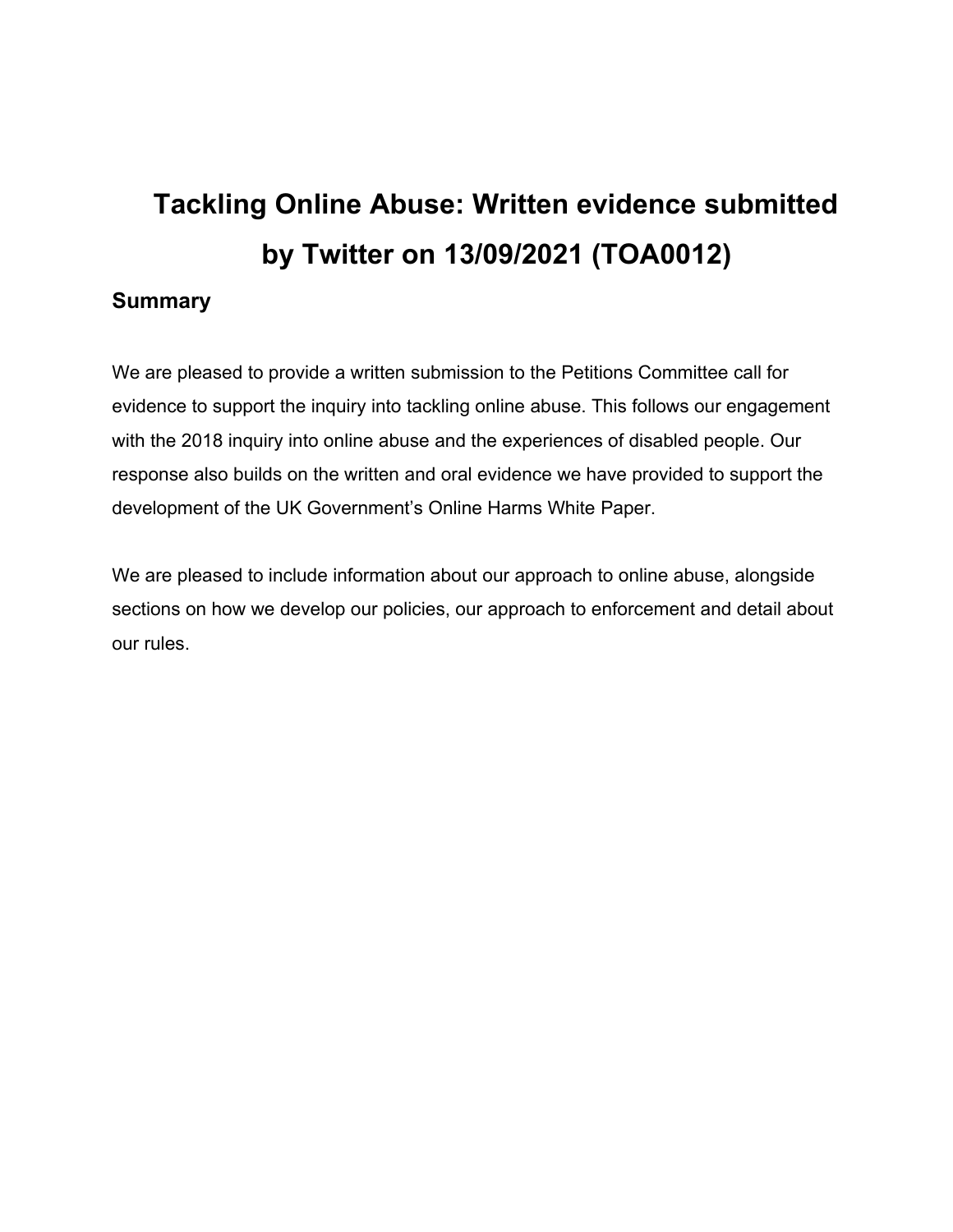## **Twitter's approach to online abuse**

In order to facilitate healthy dialogue on the service, and empower individuals to express diverse opinions and beliefs, we prohibit behaviour that harasses or intimidates others. In addition to posing risks to people's safety, abusive behaviour may also lead to physical and emotional hardship for those affected.

In 2018, we shared that building a Twitter free of abuse, spam, and behaviour that distracts from the public conversation is our top priority. Since then, we have made strides in creating a healthier service. There will always be more to do, but we have made meaningful progress that is important to share:

- In October 2019, we announced that more than 50% of abusive content that is enforced is now surfaced proactively to our teams for review, instead of relying on reports from people on Twitter.
- We also announced a 105% increase in accounts actioned by Twitter (locked or suspended for violating the Twitter Rules); concurrently, we are now suspending 3 times more abusive accounts within 24 hours after a report compared to the same time last year.
- In June 2019, we [refreshed](https://blog.twitter.com/en_us/topics/company/2019/rules-refresh.html) the Twitter Rules with simple, clear language and reorganised them into high-level categories: safety, privacy and authenticity. Over the years we added new rules and updated existing ones, but these changes eventually made our rules confusing and difficult to understand. With this change, we have also gone from approximately 2,500 words to under 600.

Transparency is a key guiding principle in our mission to serve the public conversation. Since 2012, our [biannual](https://transparency.twitter.com/en.html) [Twitter](https://transparency.twitter.com/en.html) [Transparency](https://transparency.twitter.com/en.html) [Report](https://transparency.twitter.com/en.html) has highlighted trends in requests made to Twitter from around the globe, and now includes enforcement statistics regarding the Twitter Rules.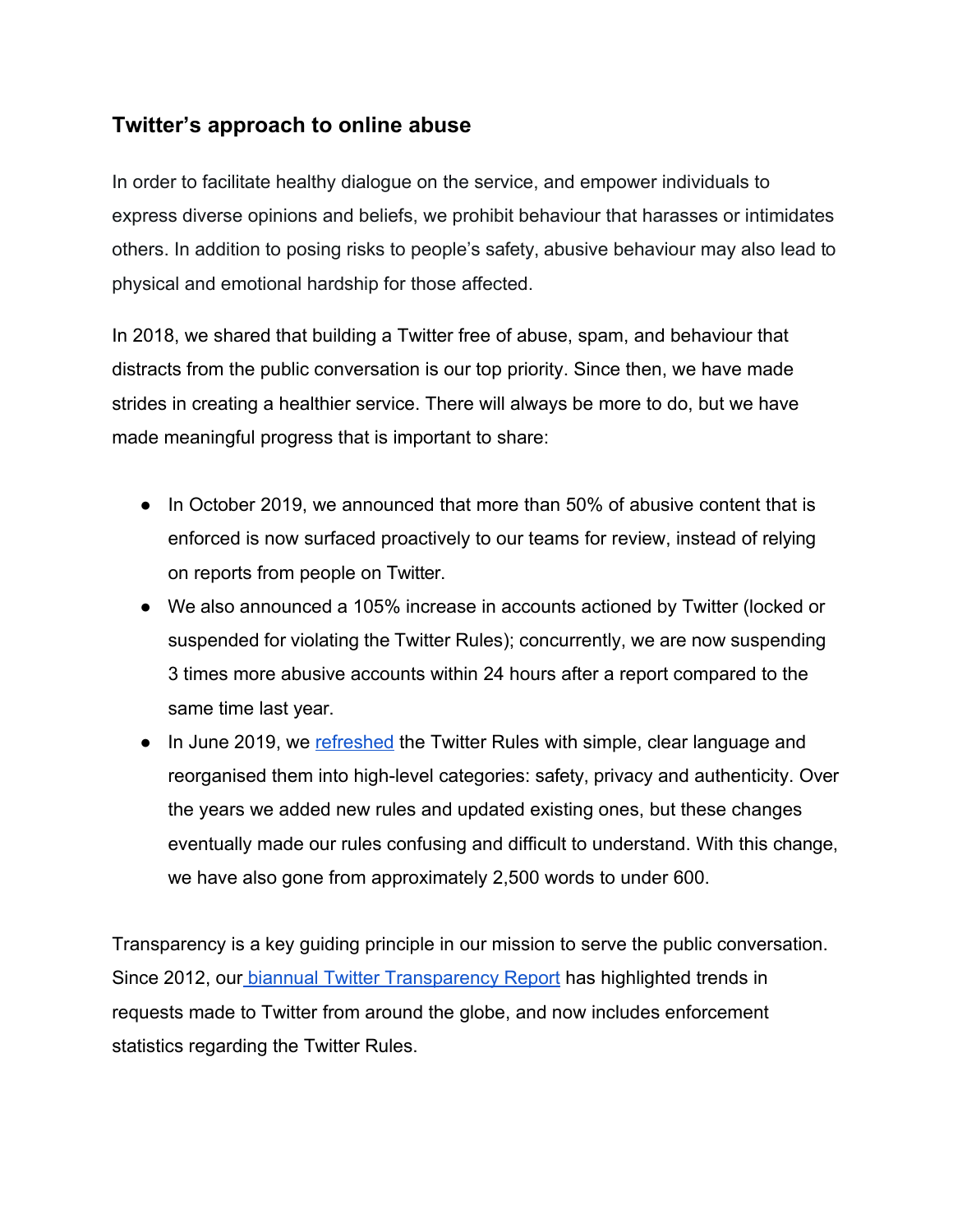In terms of Twitter's proactive approach to dealing with issues such as abuse, hateful conduct, and other malicious activities, we increasingly look for behavioural signals, not just content, as a way to identify content that may violate our rules. On abuse, we are tackling issues of behaviours that distort and detract from the public conversation by integrating behavioural signals into how Tweets are presented. There are many signals we are taking in, most of which are not visible externally. Examples include if an account has not confirmed their email address; if the same person signs up for multiple accounts simultaneously; or accounts that repeatedly Tweet and mention accounts that do not follow them.

These signals are now considered in how we organise and present content in communal areas like Conversations and Search, leading to reductions in the number of abuse reports in both.

We are acutely aware that many high profile users can, at times, be particularly vulnerable to abuse and harassment. In February 2020, we created a series of videos with high-profile influencers in the UK to talk about the experiences they have had and safety tools they have used. Garnering 1.8 million impressions - and with an average view through rate of 57% - we saw that this was a way to use engaging and authentic content to reach a wider range of users on the service. We have also deepened our collaborations focused on specific types of users who may be vulnerable to abuse since the beginning of 2019, we have partnered with the Parliamentary Security Department to rapidly identify and remove Tweets breaking our rules that are targeting Members of Parliament. By providing an expedited reporting channel to Twitter, and meeting once a week to discuss any ongoing incidents, this ensures we can respond quickly to MPs being targeted with abuse.

More recently, we have also introduced a number of product changes and experiments. Critically, [on](https://blog.twitter.com/en_us/topics/product/2020/new-conversation-settings-coming-to-a-tweet-near-you.html) [11](https://blog.twitter.com/en_us/topics/product/2020/new-conversation-settings-coming-to-a-tweet-near-you.html) [August](https://blog.twitter.com/en_us/topics/product/2020/new-conversation-settings-coming-to-a-tweet-near-you.html) [2020,](https://blog.twitter.com/en_us/topics/product/2020/new-conversation-settings-coming-to-a-tweet-near-you.html) we made conversation controls available to all users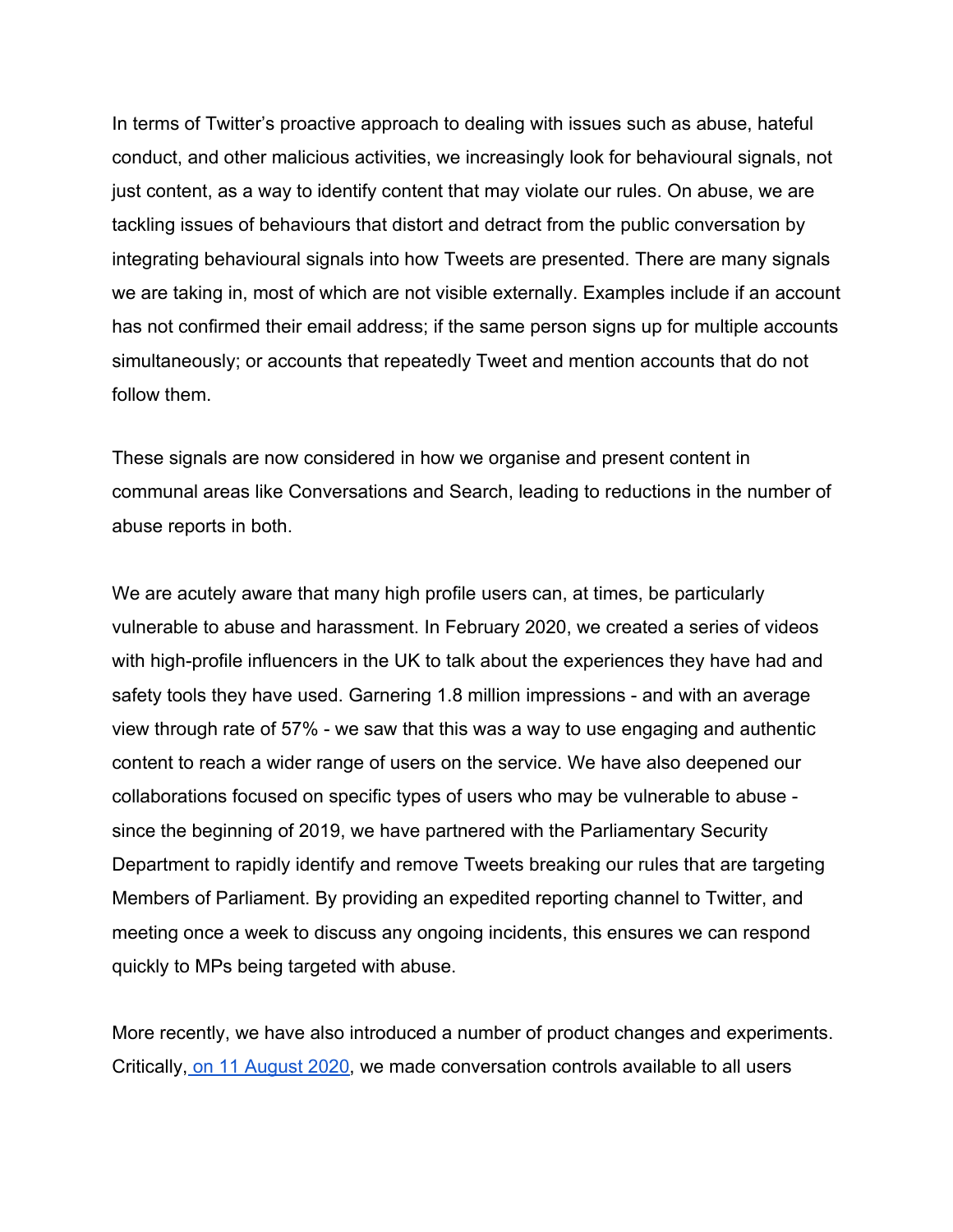following a trial in the spring. Before you Tweet, you can now choose who can reply with three options: 1) everyone (standard Twitter, and the default setting), 2) only people you follow, or 3) only people you mention. Tweets with the latter two settings will be labeled and the reply icon will be grayed out for people who can't reply. Our trial identified that people who face abuse find these settings helpful - those who have submitted abuse reports are three times more likely to use these settings.

In 2020, we began testing prompts that encourage people to pause and reconsider a potentially harmful or offensive reply — such as insults, strong language, or hateful remarks — before Tweeting it. Once prompted, people had an opportunity to take a moment and make edits, delete, or send the reply as is.

These tests ultimately resulted in people sending less potentially offensive replies across the service, and improved behavior on Twitter. We learned that:

- If prompted, 34% of people revised their initial reply or decided to not send their reply at all.
- After being prompted once, people composed, on average, 11% fewer offensive replies in the future.
- If prompted, people were less likely to receive offensive and harmful replies back.

We'll continue to explore how prompts — such as reply prompts and [article](https://twitter.com/Twitter/status/1319006269785755648) [prompts](https://twitter.com/Twitter/status/1319006269785755648)  and other forms of intervention can encourage healthier conversations on Twitter. Our teams will also collect feedback from people on Twitter who have received reply prompts as we expand this feature to other languages.

Furthermore, in September 2021, we introduced [Safety](https://blog.twitter.com/en_us/topics/product/2021/introducing-safety-mode) [Mode](https://blog.twitter.com/en_us/topics/product/2021/introducing-safety-mode), a new feature that aims to reduce disruptive interactions. We are rolling out this safety feature to a small feedback group, beginning with accounts that have English-language settings enabled.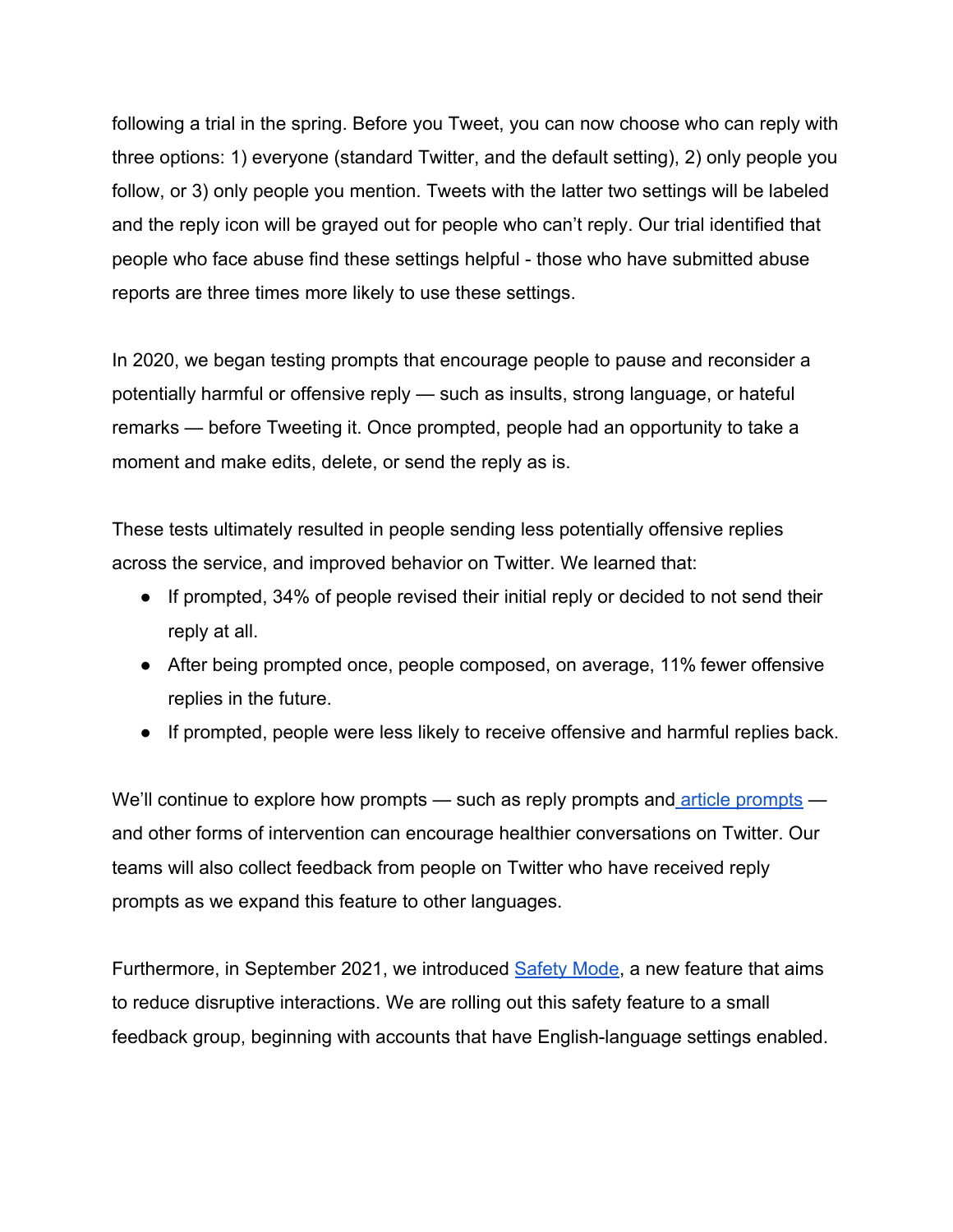Safety Mode is a feature that temporarily blocks accounts for seven days for using potentially harmful language — such as insults or hateful remarks — or sending repetitive and uninvited replies or mentions. When the feature is turned on in your Settings, our systems will assess the likelihood of a negative engagement by considering both the Tweet's content and the relationship between the Tweet author and replier. Our technology takes existing relationships into account, so accounts you follow or frequently interact with will not be autoblocked.

We will continue to observe how Safety Mode is working as part of our work to empower people with the tools they need to feel more comfortable participating in the public conversation.

## **Our approach to policy development and enforcement philosophy**

Twitter is reflective of real conversations happening in the world and that sometimes includes perspectives that may be offensive or controversial to others. While we welcome everyone to express themselves on our service, we will not tolerate behaviour that harasses, threatens, or uses fear to silence the voices of others.

As outlined, our [Twitter](https://help.twitter.com/en/rules-and-policies/twitter-rules.html) [Rules](https://help.twitter.com/en/rules-and-policies/twitter-rules.html) are in place to help ensure everyone feels safe expressing their beliefs and we strive to enforce them with uniform consistency. For more information, read about our [different](https://support.twitter.com/articles/20175435) [enforcement](https://support.twitter.com/articles/20175435) [actions.](https://support.twitter.com/articles/20175435)

### **Our policy development process**

Creating a new policy or making a policy change requires in-depth research around trends in online behaviour, developing clear external language that sets expectations around what is allowed, and creating enforcement guidance for reviewers that can be scaled across millions of Tweets.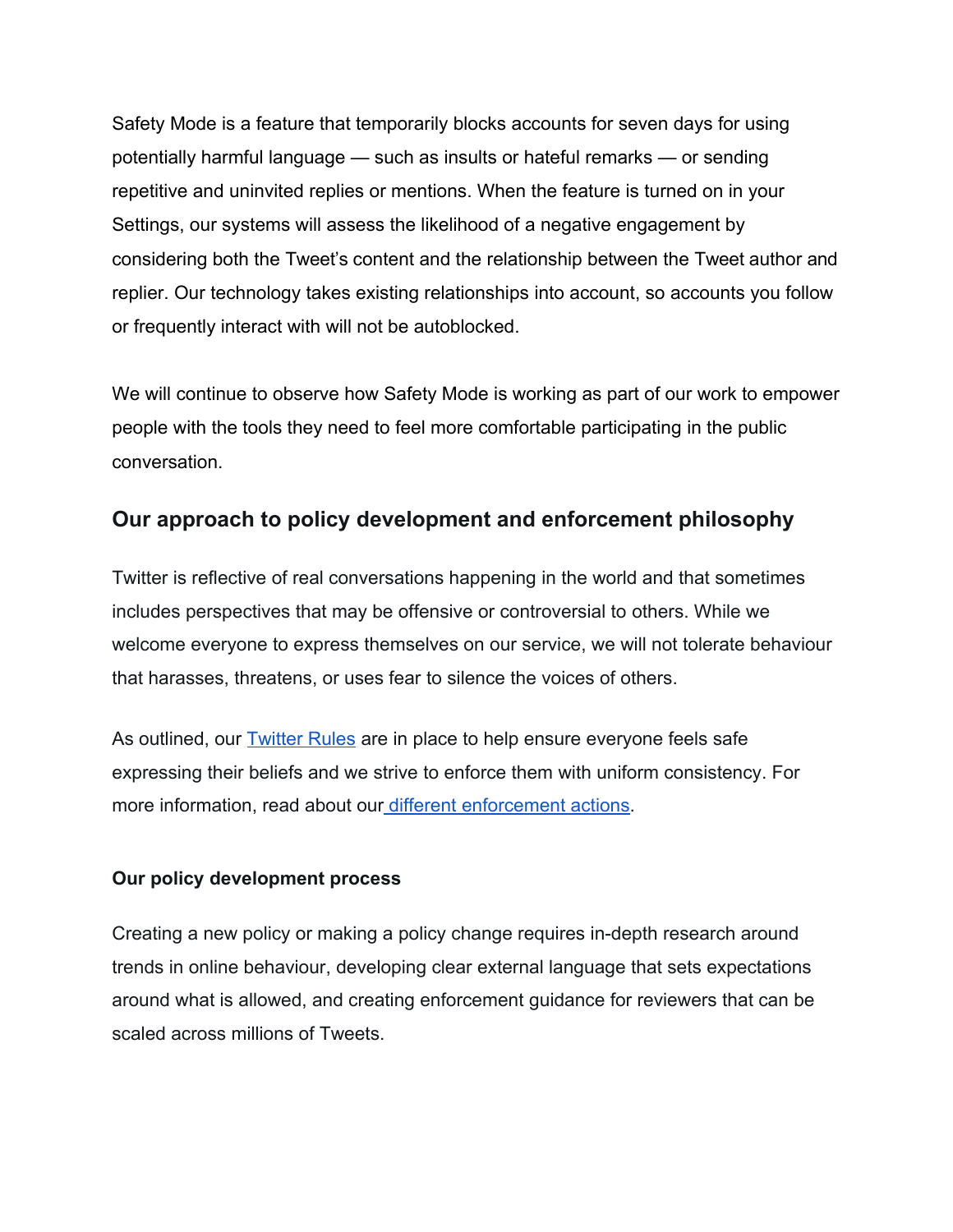While developing our policies, we gather feedback from a variety of internal teams as well as our **[Trust](https://about.twitter.com/en_gb/safety/safety-partners.html#Trust-council) [&](https://about.twitter.com/en_gb/safety/safety-partners.html#Trust-council) [Safety](https://about.twitter.com/en_gb/safety/safety-partners.html#Trust-council) Council**. In 2016, we established the Twitter Trust and Safety Council, which brings together more than 40 experts and organisations (including in the UK) to help advise us as we develop our products, programs and policies. In 2019, we broadened and restructured the Council, to include a more diverse range of voices and organise members to have deeper conversations.

We have also started to consult publicly on new policies. In 2018, we ran a public consultation around new rules on dehumanising language - in two weeks, we received more than 8,000 responses from people located in more than 30 countries. Building on this in 2019, we ran a public survey on our initial draft of new rules around synthetic and manipulated media, gathering more than 6,500 responses from people around the world. The results of the survey are available [here](https://blog.twitter.com/en_us/topics/company/2020/new-approach-to-synthetic-and-manipulated-media.html). Most recently, in March this year we called for responses to a public survey to help inform the development of our policy framework for world leaders. Nearly 49,000 people from around the globe took time to share their feedback on how content from world leaders should be handled on our service.

Engagement like this is vital to ensure we are considering global perspectives around the changing nature of online speech, including how our rules are applied and interpreted in different cultural and social contexts.

Finally, having developed our policy, we train our global review teams, update the Twitter Rules, and start enforcing.

#### **Our enforcement philosophy**

We empower people to understand different sides of an issue and encourage dissenting opinions and viewpoints to be discussed openly. This approach allows many forms of speech to exist on our service and, in particular, promotes counter-speech: speech that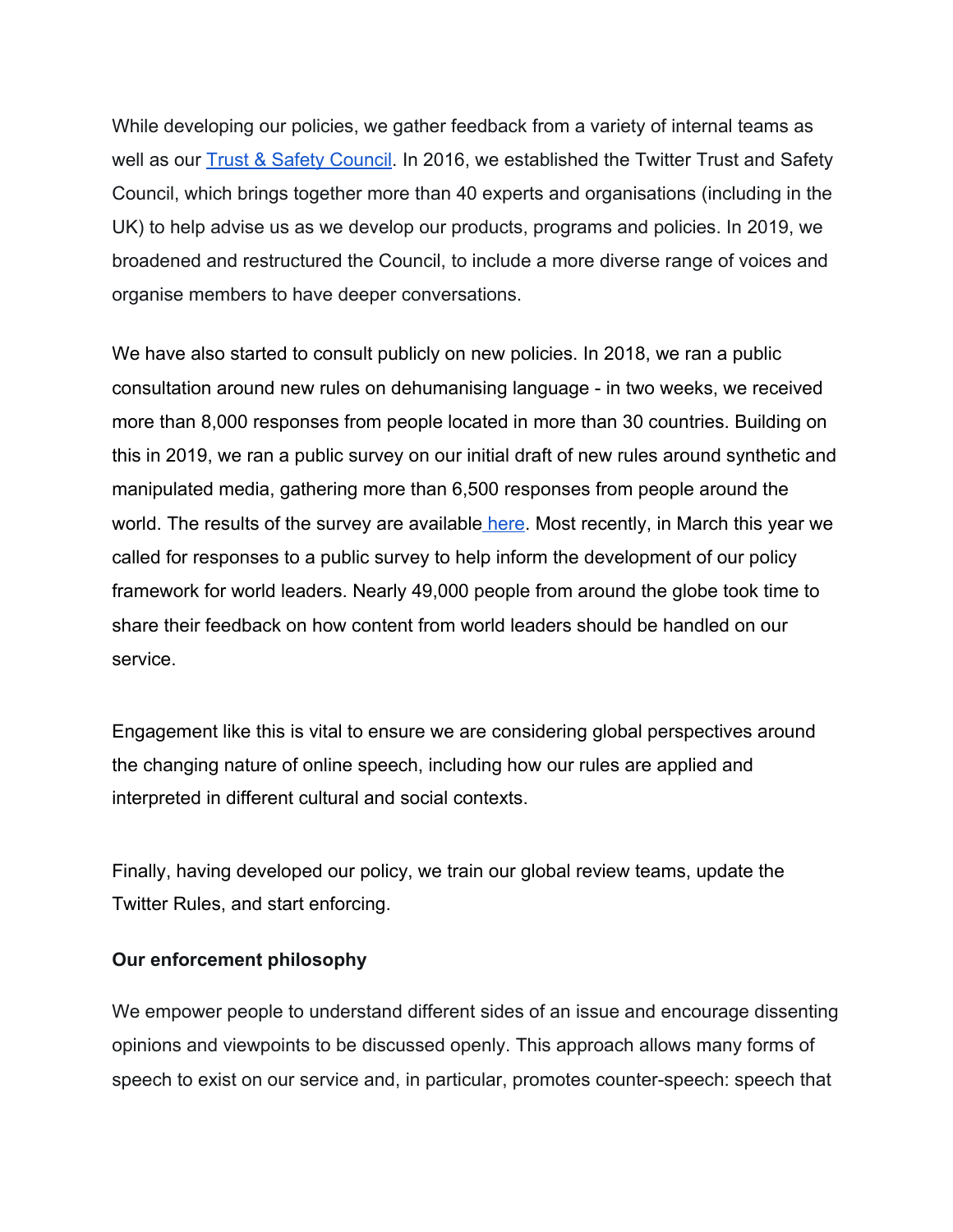presents facts to correct misstatements or misperceptions, points out hypocrisy or contradictions, warns of offline or online consequences, denounces hateful or dangerous speech, or helps change minds and disarm.

Thus, **context matters**. When determining whether to take enforcement action, we may consider a number of factors, including (but not limited to) whether:

- the behaviour is directed at an individual, group, or protected category of people;
- the report has been filed by the target of the abuse or a bystander;
- the user has a history of violating our policies;
- the severity of the violation;
- the content may be a topic of legitimate public interest.

Learn more about our [enforcement](https://help.twitter.com/en/rules-and-policies/enforcement-philosophy) [philosophy.](https://help.twitter.com/en/rules-and-policies/enforcement-philosophy)

### **Tools and reporting**

There are a number of tools available to our users to manage their experience:

- If you see or receive a reply you don't like, [unfollow](https://help.twitter.com/en/using-twitter/how-to-unfollow-on-twitter) the account.
- If the behaviour continues, we recommend that you [block](https://help.twitter.com/en/using-twitter/blocking-and-unblocking-accounts) [the](https://help.twitter.com/en/using-twitter/blocking-and-unblocking-accounts) [account.](https://help.twitter.com/en/using-twitter/blocking-and-unblocking-accounts) Blocking will prevent that person from following you, seeing your profile image on their profile page, or in their timeline; additionally, their replies or mentions will not show in your Notifications tab (although these Tweets may still appear in search).
- Use conversation controls to choose who can reply to your Tweets.

If you are receiving unwanted, targeted and continuous replies on Twitter and feel it constitutes online abuse, we encourage our users to consider [reporting](https://help.twitter.com/forms/abusiveuser) [the](https://help.twitter.com/forms/abusiveuser) [behaviour](https://help.twitter.com/forms/abusiveuser) to [Twitter.](https://help.twitter.com/forms/abusiveuser) For Twitter, multiple reporting mechanisms are made available in-app or via our website (where there is also a step-by-step quide). To better support users who become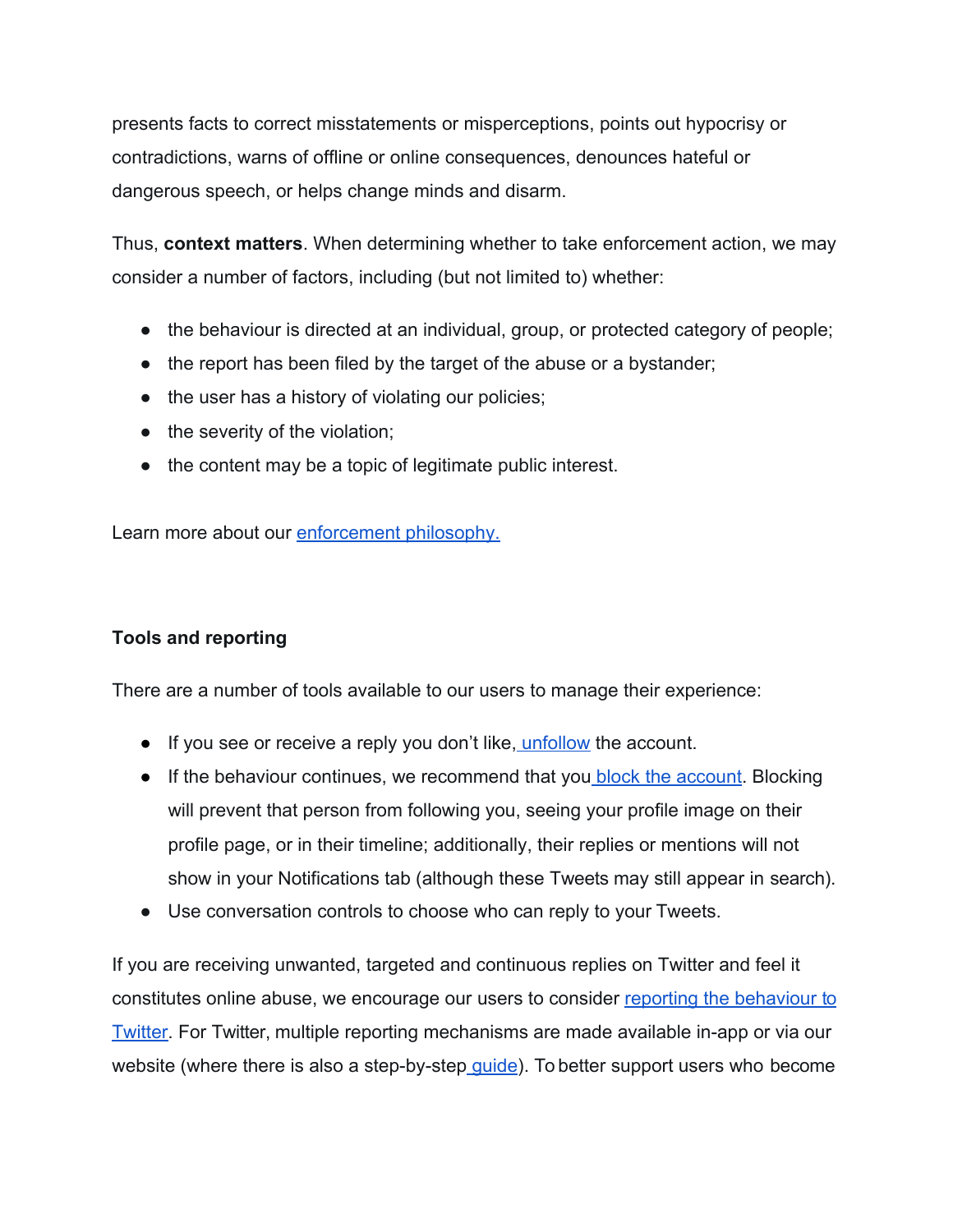victims of certain behaviours, our reporting process has been refined and simplified in recent years, reducing the number of 'clicks' required to submit a report by more than 50%.

We encourage our users to take threats seriously. As stated on our website, if a user believes that they are in physical danger, we advise them to contact local law enforcement authorities. We also provide the following advice for if an individual does decide to work with law enforcement:

- Document the violent or abusive messages with print-outs or screenshots
- Be as specific as possible about why you are concerned
- Provide any context you have around who you believe might be involved, such as evidence of abusive behaviour found on other websites
- Provide any information regarding previous threats you may have received

In addition, we [encourage](https://help.twitter.com/en/safety-and-security/cyber-bullying-and-online-abuse) our users to reach out to the people they trust. When dealing with negative or harmful interactions, it can help to turn to family and friends for support and advice. Our website contains suggestions for [how](https://help.twitter.com/en/safety-and-security/helping-with-online-abuse) [to](https://help.twitter.com/en/safety-and-security/helping-with-online-abuse) [help](https://help.twitter.com/en/safety-and-security/helping-with-online-abuse) [a](https://help.twitter.com/en/safety-and-security/helping-with-online-abuse) [friend](https://help.twitter.com/en/safety-and-security/helping-with-online-abuse) [or](https://help.twitter.com/en/safety-and-security/helping-with-online-abuse) [family](https://help.twitter.com/en/safety-and-security/helping-with-online-abuse) [member](https://help.twitter.com/en/safety-and-security/helping-with-online-abuse) [with](https://help.twitter.com/en/safety-and-security/helping-with-online-abuse) [online](https://help.twitter.com/en/safety-and-security/helping-with-online-abuse) [abuse.](https://help.twitter.com/en/safety-and-security/helping-with-online-abuse) There are also many online [safety](https://about.twitter.com/en_us/safety/safety-partners.html) [resources](https://about.twitter.com/en_us/safety/safety-partners.html) that can help.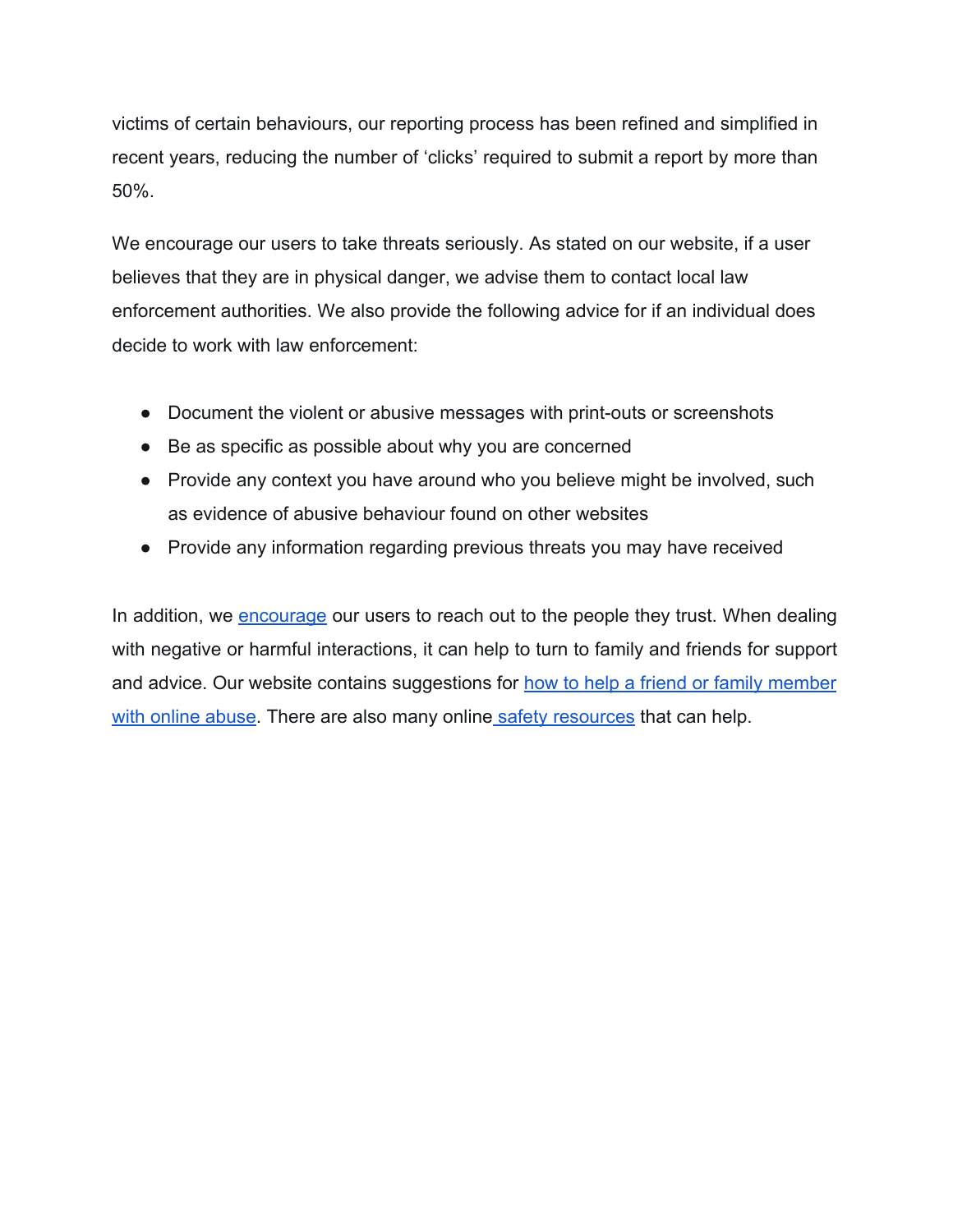## **Twitter Rules and policies to protect against online abuse**

[Twitter](https://help.twitter.com/en/rules-and-policies/twitter-rules.html) [Rules](https://help.twitter.com/en/rules-and-policies/twitter-rules.html) are in place to help ensure everyone feels safe expressing their beliefs and we strive to enforce them with uniform consistency. Critically, we prohibit:

- **Abusive behaviour:** You may not engage in the targeted harassment of someone, or incite other people to do so. We consider abusive behaviour an attempt to harass, intimidate, or silence someone else's voice.
- **Abusive profile information:** You may not use your username, display name, or profile bio to engage in abusive behaviour, such as targeted harassment or expressing hate towards a person, group, or protected category.
- **Hateful conduct:** You may not promote violence against or directly attack or threaten other people on the basis of race, ethnicity, national origin, caste, sexual orientation, gender, gender identity, religious affiliation, age, disability, or serious disease. We also do not allow accounts whose primary purpose is inciting harm towards others on the basis of these categories.
- **Hateful imagery and display names:** You may not use hateful images or symbols in your profile image or profile header. You also may not use your username, display name, or profile bio to engage in abusive behaviour, such as targeted harassment or expressing hate towards a person, group, or protected category.

Some of the types of behaviour we will also take action on include:

- **Wishing or hoping serious harm on a person or group of people:** We do not tolerate content that wishes, hopes, promotes, incites, or expresses a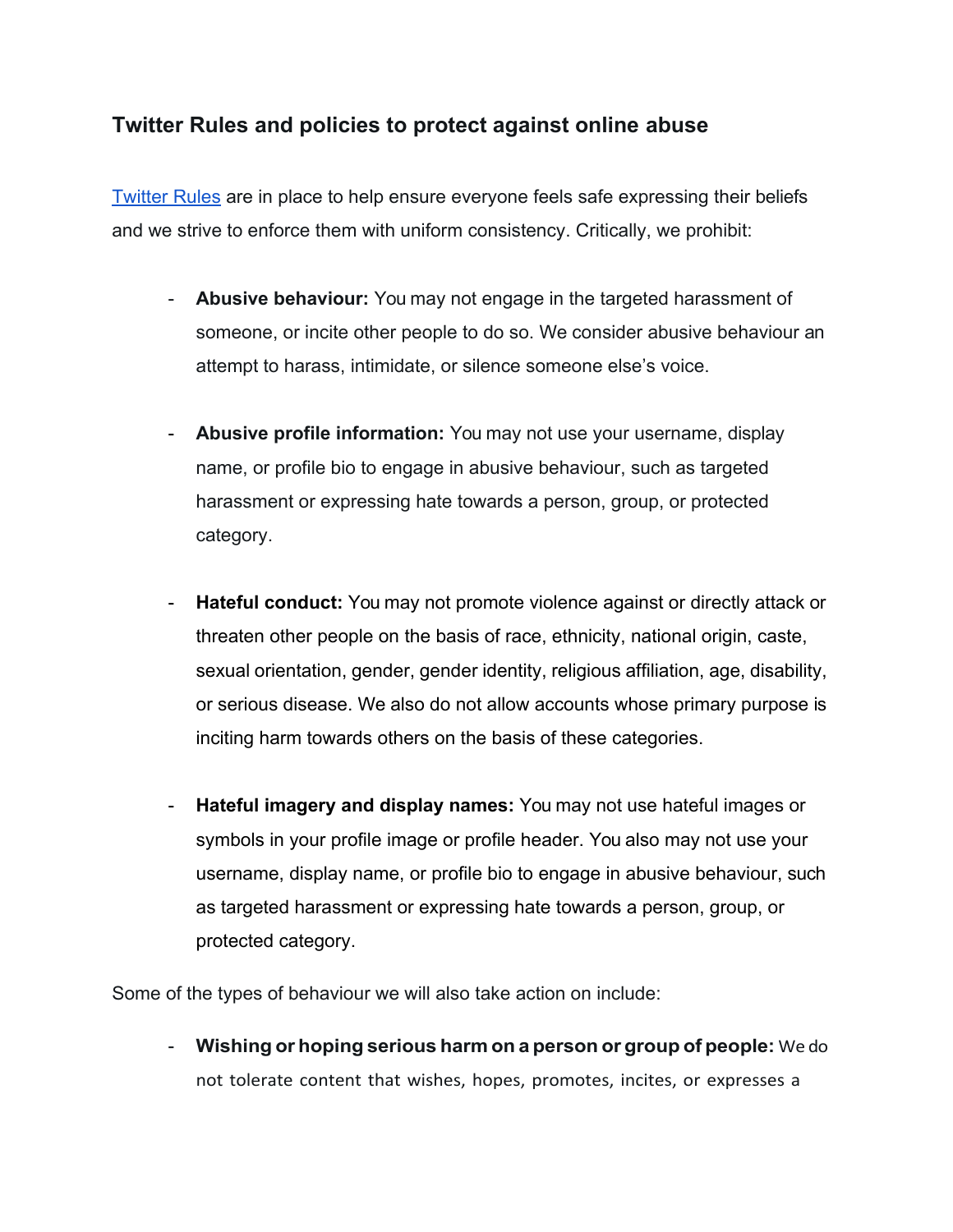desire for death, serious bodily harm or serious disease against an individual or group of people.

- **Unwanted sexual advances:** We prohibit unwanted sexual advances and content that sexually objectifies an individual without their consent.
- **Using aggressive insults with the purpose of harassing or intimidating others:** We take action against excessively aggressive insults that target an individual, including content that contains slurs or similar language.
- **Encouraging or calling for others to harass an individual or group of people**: We prohibit behaviour that encourages others to harass or target specific individuals or groups with abusive behaviour. This includes, but is not limited to; calls to target people with abuse or harassment online and behaviour that urges offline action such as physical harassment.

Our Rules are available in full [here](https://help.twitter.com/en/rules-and-policies/twitter-rules). On our website, we provide a number of examples of Tweets that would violate our rules (for instance, information about our **[Hateful](https://help.twitter.com/en/rules-and-policies/hateful-conduct-policy)** [Conduct](https://help.twitter.com/en/rules-and-policies/hateful-conduct-policy) and [Abuse](https://help.twitter.com/en/rules-and-policies/abusive-behavior) policies).

An individual does not need to be the target of abusive content or behaviour for it to be reviewed for violating the Twitter Rules. We review both first-person and bystander reports of such content. To help our teams understand the context of a conversation, we may need to hear directly from the person being targeted, to ensure that we have the information needed prior to taking any enforcement action.

For examples of abusive behaviour which violates the Twitter Rules, please see [here.](https://help.twitter.com/en/rules-and-policies/abusive-behavior)